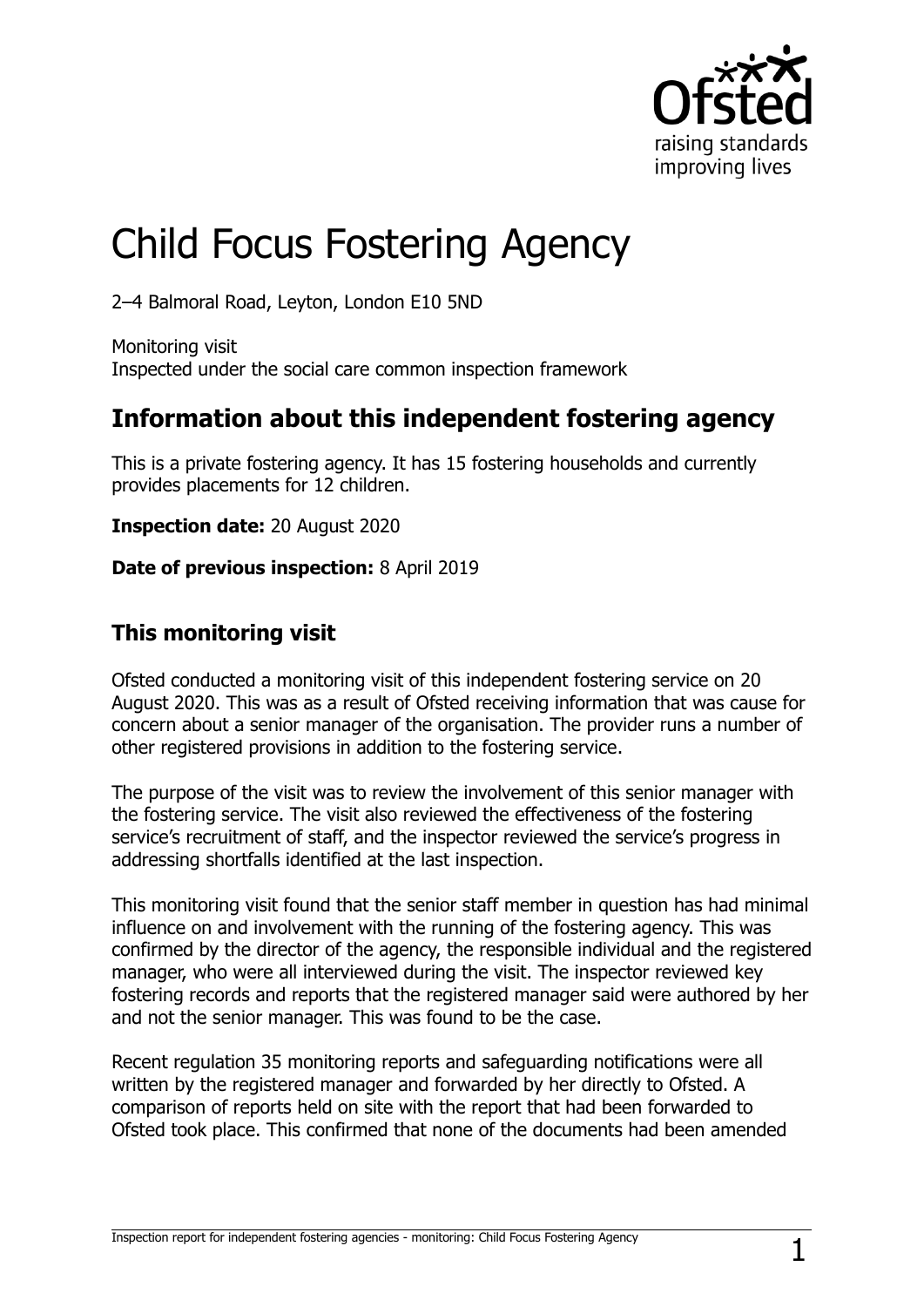

prior to being sent to Ofsted. Fostering panel meeting minutes were found to be accurate and appropriately detailed.

This monitoring visit found gaps in the senior manager's vetting information. The senior manager's job application did not provide an explanation for gaps in her employment history. This discrepancy was not explored by staff during the senior manager's recruitment interview as expected.

The Disclosure and Barring Service (DBS) risk assessment form for the senior manager was completed two years after her appointment and not at the point when criminal offences were first known to the organisation. This does not demonstrate that recruitment practices are safe and robust. The DBS risk assessment contained insufficient details and did not accurately assess potential risks posed to children, young people and others. Recruitment practices are not thorough. This does not confirm that staff are suitable to work for the fostering agency.

The checklist of the senior manager's induction process is partially completed. It is unclear whether this individual completed a full induction. This does not confirm that staff receive good support and training once they are appointed.

The review of four other personnel files highlighted gaps in vetting information. A personnel file contained only one of the two required written references. This file also failed to evidence that an interview had taken place and did not contain confirmation of the applicant's formal qualifications. DBS checks are not routinely updated every three years as safe recruitment guidelines recommend. Panel members do not receive annual appraisals. This does not confirm that staff are suitable to work with vulnerable children and young people.

This monitoring visit found that most of the identified shortfalls from the last inspection have been resolved. However, two shortfalls remain unresolved. Managers fail to provide feedback about the quality of assessments at the fostering panel and they do not consistently record the recruitment and suitability checks for foster carers.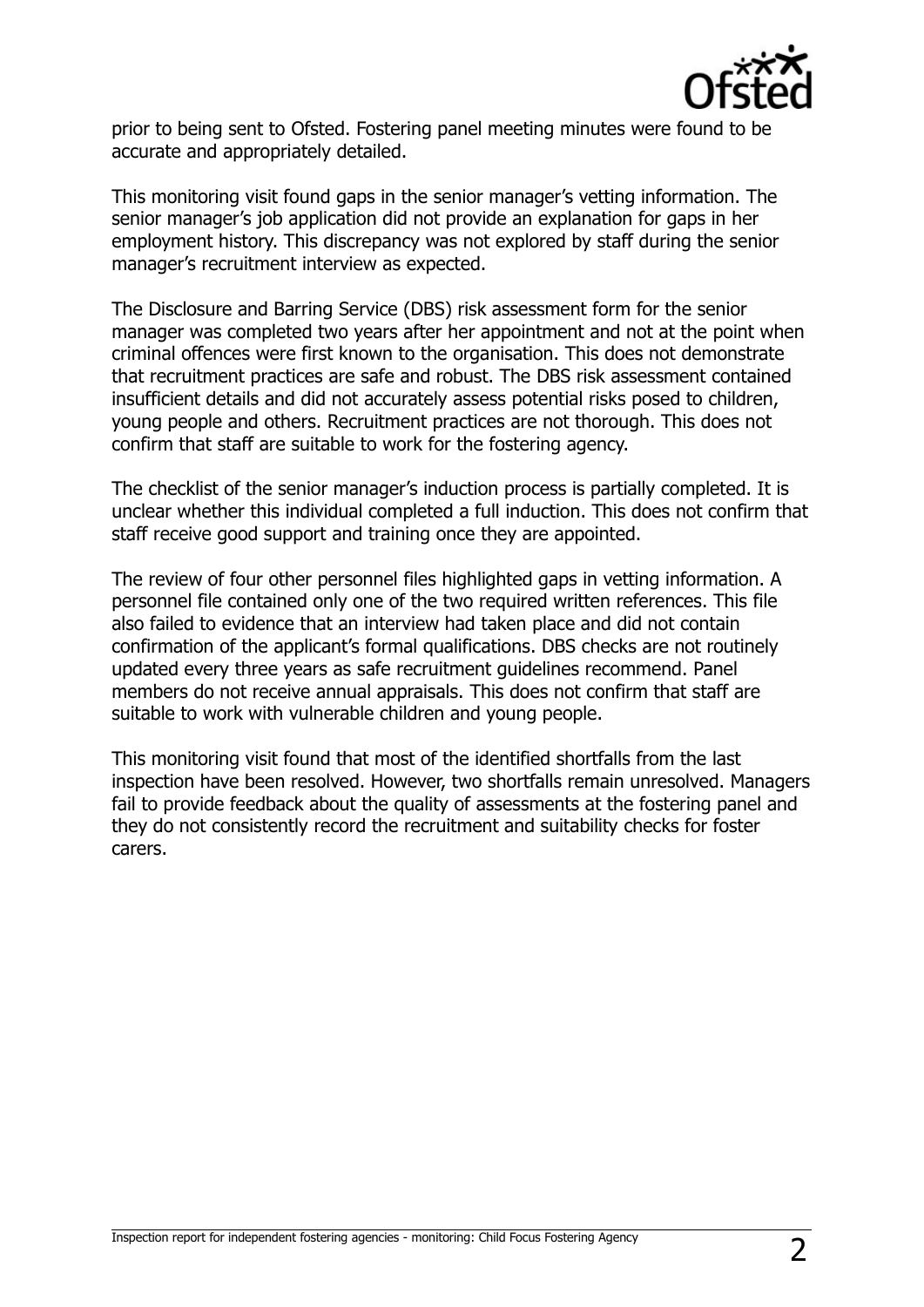

#### **What does the independent fostering agency need to do to improve?**

#### **Statutory requirements**

This section sets out the actions that the registered person(s) must take to meet the Care Standards Act 2000, Fostering Services (England) Regulations 2011 and the national minimum standards. The registered person(s) must comply within the given timescales.

| <b>Requirement</b>                                                                                                                                                            | Due date   |
|-------------------------------------------------------------------------------------------------------------------------------------------------------------------------------|------------|
| Fitness of workers                                                                                                                                                            | 01/01/2021 |
| For the purposes of paragraph $(1)$ , a person is not fit to work<br>for the purposes of a fostering service unless that person-                                              |            |
| is of integrity and good character,                                                                                                                                           |            |
| has the qualifications, skills and experience necessary for the<br>work they are to perform,                                                                                  |            |
| is physically and mentally fit for the work they are to<br>perform,                                                                                                           |            |
| and full and satisfactory information is available in relation to<br>that person in respect of each of the matters specified in<br>Schedule 1. (Regulation $20(3)(a)(b)(c)$ ) |            |
| Employment of staff                                                                                                                                                           | 01/01/2021 |
| The fostering service provider must ensure that all persons<br>employed by them-                                                                                              |            |
| receive appropriate training, supervision and appraisal, and                                                                                                                  |            |
| are enabled from to time to time to obtain further<br>qualifications appropriate to the work they perform.<br>(Regulation $21(4)(a)(b)$ )                                     |            |

### **Recommendations**

- Panel/s provide a quality assurance feedback to the fostering service provider on the quality of reports being presented to panel. ('Fostering Services: National Minimum Standards', 14.1)
- The fostering service has a record of the recruitment and suitability checks which have been carried out for foster carers and those working (including volunteers) for the fostering service which includes: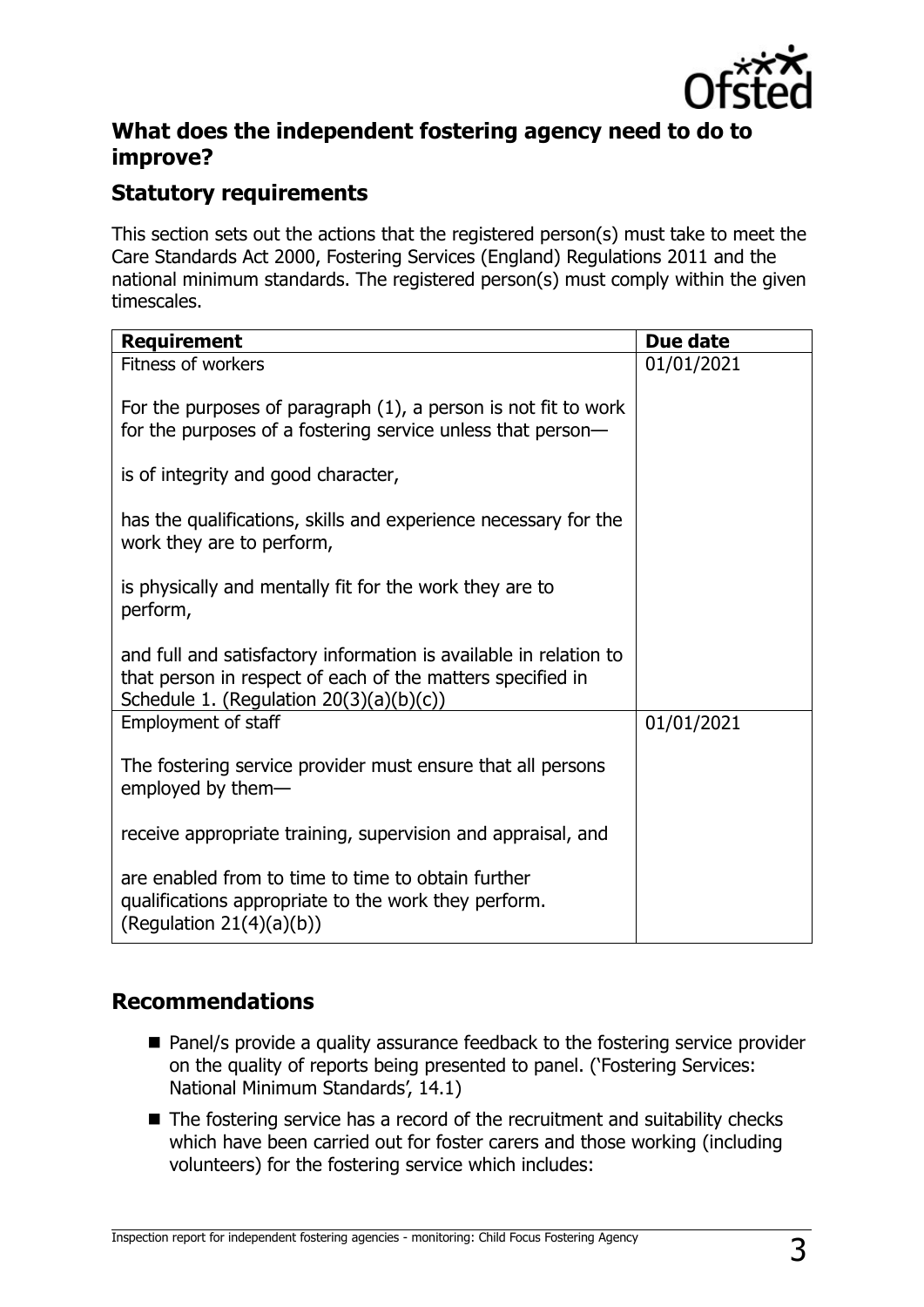

(c) checks to confirm qualifications which are a requirement and those that are considered by the fostering service to be relevant. ('Fostering Services: National Minimum Standards', 19.3)

## **Information about this inspection**

The purpose of this visit was to monitor staff recruitment and the progress made by the independent fostering agency since its last Ofsted inspection.

This inspection was carried out under the Care Standards Act 2000.

## **Independent fostering agency details**

**Unique reference number:** SC036628

**Registered provider:** Sherico Care Services Limited

**Registered provider address:** Sherico Care Homes Ltd, 2–4 Balmoral Road, London E10 5ND

**Responsible individual:** Veleta Hayles

**Responsible Manager:** Miss Joanna Francis

## **Inspector**

Sandra Jacobs-Walls, social care inspector